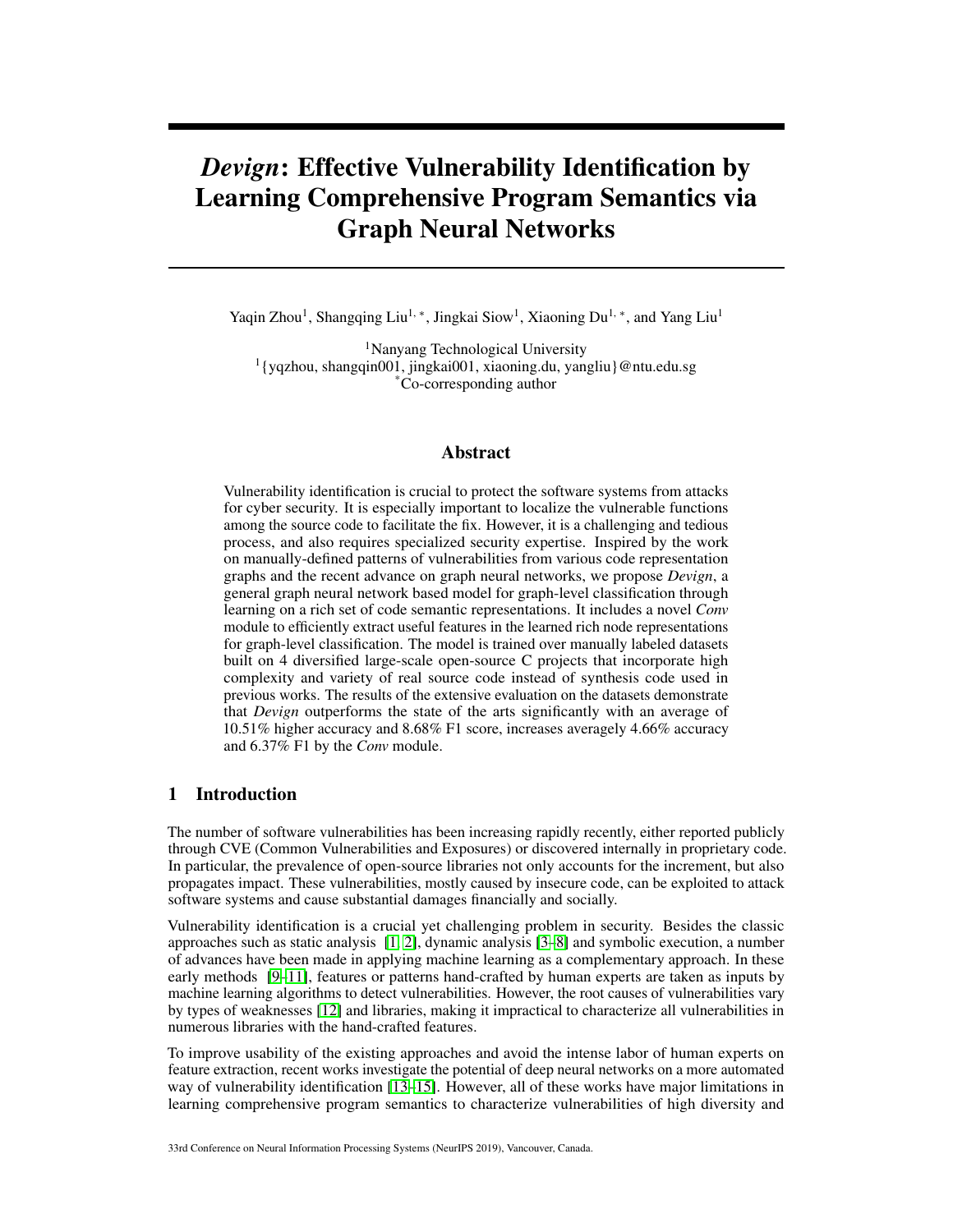complexity in real source code. First, in terms of learning approaches, they either treat the source code as a flat sequence, which is similar to natural languages, or represent it with only partial information. However, source code is actually more structural and logical than natural languages and has heterogeneous aspects of representation such as Abstract Syntax Tree (AST), data flow, control flow and etc. Moreover, vulnerabilities are sometimes subtle flaws that require comprehensive investigation from multiple dimensions of semantics. Therefore, the drawbacks in the design of previous works limit their potentiality to cover various vulnerabilities. Second, in terms of training data, part of the data in [14] is labeled by static analyzers, which introduced high percentage of false positives that are not real vulnerabilities. Another part, like [13], are simple artificial code (even with "good" or "bad" inside the code to distinguish the vulnerable code and non-vulnerable code) that are far beyond the complexity of real code [16].

To this end, we propose a novel graph neural network based model with composite programming representation for factual vulnerability data. This allows us to encode a full set of classical programming code semantics to capture various vulnerability characteristics. A key innovation is a new *Conv* module which takes as input a graph's heterogeneous node features from gated recurrent units. The *Conv* module hierarchically chooses more coarse features via leveraging the traditional convolutional and dense layers for graph level classification. Moreover, to both testify the potential of the composite programming embedding for source code and the proposed graph neural network model for the challenging task of vulnerability identification, we compiled manually labeled data sets from 4 popular and diversified libraries in C programming language. We name this model *Devign* (Deep Vulnerability Identification via Graph Neural Networks).

- In the composite code representation, with ASTs as the backbone, we explicitly encode the program control and data dependency at different levels into a joint graph of heterogeneous edges with each type denoting the connection regarding to the corresponding representation. The comprehensive representation, not considered in previous works, facilitates to capture as extensive types and patterns of vulnerabilities as possible, and enables to learn better node representation through graph neural networks.
- We propose the gated graph neural network model with the *Conv* module for graph-level classification. The *Conv* module learns hierarchically from the node features to capture the higher level of representations for graph-level classification tasks.
- We implement *Devign*, and evaluate its effectiveness through *manually* labeled data sets (*cost around 600 man-hours*) collected from the 4 popular C libraries. We make two datasets public together with more details [\(https://sites.google.com/view/devign\)](https://sites.google.com/view/devign). The results show that *Devign* achieves an average 10.51% higher accuracy and 8.68% F1 score than baseline methods. Meanwhile, the *Conv* module brings an average 4.66% accuracy and 6.37% F1 gain. We compare *Devign* with well-known static analyzers, where *Devign* outperforms significantly with a 27.99% higher average F1 score for all the analyzers and on all the datasets. We apply *Devign* to 40 latest CVEs collected from the 4 projects and get 74.11% accuracy, manifesting its usability in discovering new vulnerabilities.

# 2 The *Devign* Model

Vulnerability patterns manually crafted with the code property graphs, integrating all syntax and dependency semantics, have been proved to be one of the most effective approaches [17] to detect software vulnerabilities. Inspired by this, we designed *Devign* to automate the above process on code property graphs to learn vulnerable patterns using graph neural networks [18]. The *Devign* architecture is shown in Figure 1, which includes the three sequential components: 1) *Graph Embedding Layer of Composite Code Semantics*, which encodes the raw source code of a function into a joint graph structure with comprehensive program semantics; 2) *Gated Graph Recurrent Layers*, which learn the features of nodes through aggregating and passing information on neighboring nodes in graphs; and 3) *the Conv module* that extracts meaningful node representation for graph-level prediction.

## 2.1 Problem Formulation

Most machine learning or pattern based approaches predict vulnerability at the coarse granularity level of a source file or an application, i.e., whether a source file or an application is potentially vulnerable [10, 17, 13, 15]. Here we analyze vulnerable code at the *function level* which is a finer level of granularity in the overall flow of vulnerability analysis. We formalize the identification of vulnerable functions as a binary classification problem, i.e., learning to decide whether a given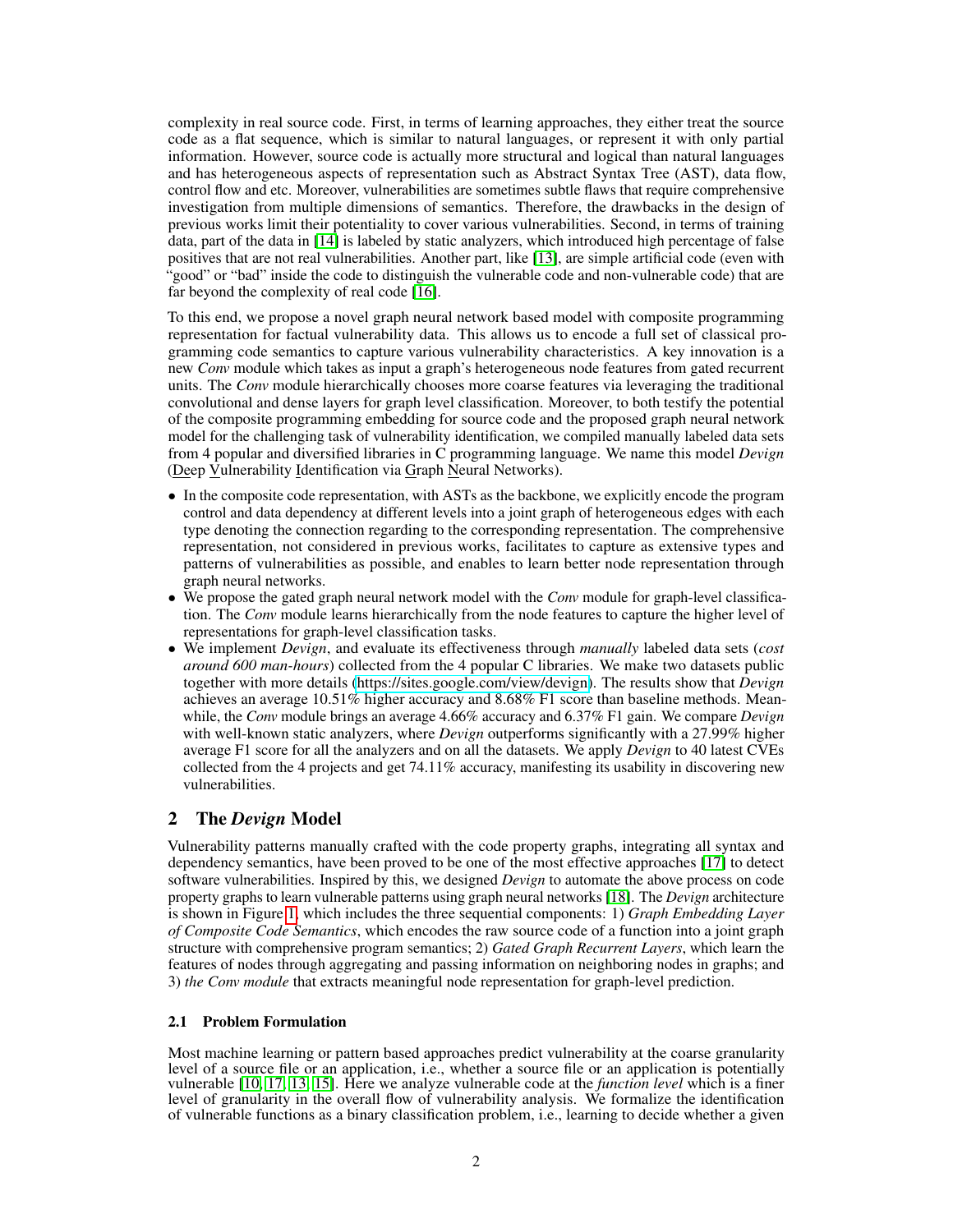

Figure 1: The Architecture of *Devign*

function in raw source code is vulnerable or not. Let a sample of data be defined as  $((c_i, y_i)|c_i \in$  $\mathcal{C}, y_i \in \mathcal{Y}, i \in \{1, 2, \dots, n\}$ , where C denotes the set of functions in code,  $\mathcal{Y} = \{0, 1\}^n$  represents the label set with 1 for vulnerable and 0 otherwise, and n is the number of instances. Since  $c_i$  is a function, we assume it is encoded as a multi-edged graph  $g_i(V, X, A) \in \mathcal{G}$  (See Section 2.2 for the embedding details). Let m be the total number of nodes in  $V, X \in \mathbb{R}^{m \times d}$  is the initial node feature matrix where each vertex  $v_j$  in V is represented by a d-dimensional real-valued vector  $x_j \in \mathbb{R}^d$ .  $A \in \{0,1\}^{k \times m \times m}$  is the adjacency matrix, where k is the total number of edge types. An element  $e_{s,t}^p \in A$  equal to 1 indicates that node  $v_s, v_t$  is connected via an edge of type p, and 0 otherwise. The goal of *Devign* is to learn a mapping from G to  $\mathcal{Y}, f : \mathcal{G} \mapsto \mathcal{Y}$  to predict whether a function is vulnerable or not. The prediction function  $f$  can be learned by minimizing the loss function below:

$$
\min \sum_{i=1}^{n} \mathcal{L}(f(g_i(V, X, A), y_i|c_i)) + \lambda \omega(f) \tag{1}
$$

where  $\mathcal{L}(\cdot)$  is the cross entropy loss function,  $\omega(\cdot)$  is a regularization, and  $\lambda$  is an adjustable weight.

### 2.2 Graph Embedding Layer of Composite Code Semantics

As illustrated in Figure 1, the graph embedding layer  $EMB$  is a mapping from the function code  $c_i$ to graph data structures as the input of the model, i.e.,

$$
g_i(V, X, A) = EMB(c_i), \forall i = \{1, ..., n\}
$$
 (2)

In this section, we describe the motivation and method on why and how to utilize the classical code representations to embed the code into a composite graph for feature learning.

#### 2.2.1 Classical Code Graph Representation and Vulnerability Identification

In program analysis, various representations of the program are utilized to manifest deeper semantics behind the textual code, where classic concepts include ASTs, control flow, and data flow graphs that capture the syntactic and semantic relationships among the different tokens of the source code. Majority of vulnerabilities such as memory leak are too subtle to be spotted without a joint consideration of the composite code semantics [17]. For example, it is reported that ASTs alone can be used to find only insecure arguments [17]. By combining ASTs with control flow graphs, it enables to cover two more types of vulnerabilities, i.e., resource leaks and some use-after-free vulnerabilities. By further integrating the three code graphs, it is possible to describe most types except two that need extra external information (i.e., race condition that depends on runtime properties and design errors that are hard to model without details on the intended design of a program)

Though the vulnerability templates in [17] are *manually* crafted in the form of graph traversals, it conveyed the key insight and proved the feasibility to learn a broader range of vulnerability patterns through integrating properties of ASTs, control flow graphs and data flow graphs into a joint data structure. Besides the three classical code structures, we also take the natural sequence of source code into consideration, since the recent advance on deep learning based vulnerability detection has demonstrated its effectiveness [13, 14]. It can complement the classical representations because its unique flat structure captures the relationships of code tokens in a 'human-readable' fashion.

#### 2.2.2 Graph Embedding of Code

Next we briefly introduce each type of the code representations and how we represent various subgraphs into one joint graph, following a code example of integer overflow as in Figure 2(a) and its graph representation as shown in Figure 2(b).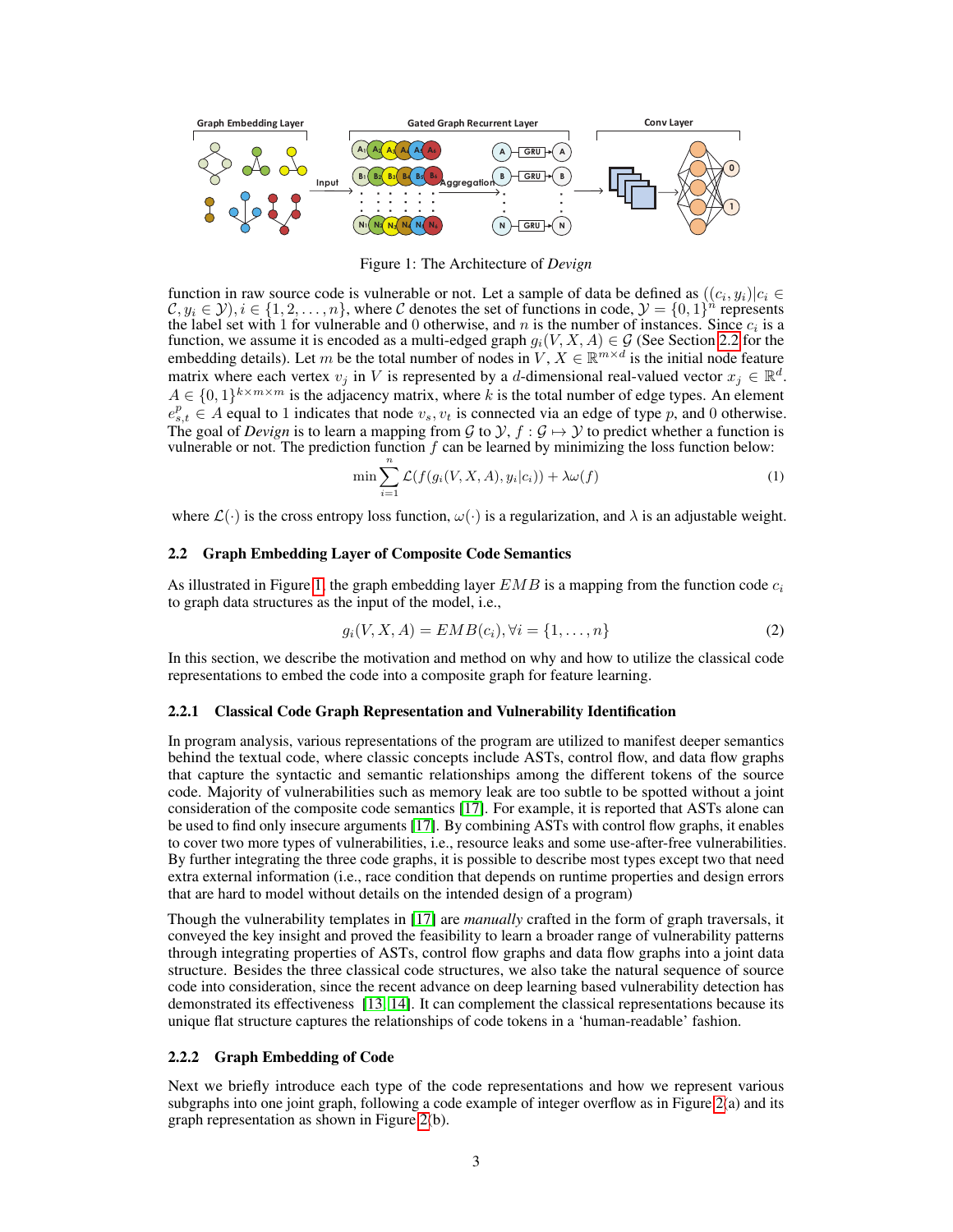

Figure 2: Graph Representation of Code Snippet with Integer Overflow

Abstract Syntax Tree (AST) AST is an ordered tree representation structure of source code. Usually, it is the first-step representation used by code parsers to understand the fundamental structure of the program and to examine syntactic errors. Hence, it forms the basis for the generation of many other code representations and the node set of AST  $V^{ast}$  includes all the nodes of the rest three code representations used in this paper. Starting from the root node, the codes are broken down into code blocks, statements, declaration, expressions and so on, and finally into the primary tokens that form the leaf nodes. The major AST nodes are shown in Figure 2. All the boxes are AST nodes, with specific codes in the first line and node type annotated. The blue boxes are leaf nodes of AST and purple arrows represent the child-parent *AST* relations.

Control Flow Graph (CFG) CFG describes all paths that might be traversed through a program during its execution. The path alternatives are determined by conditional statements, e.g., *if*, *for*, and *switch* statements. In CFGs, nodes denote statements and conditions, and they are connected by directed edges to indicate the transfer of control. The *CFG* edges are highlighted with green dashed arrows in Figure 2. Particularly, the flow starts from the entry and ends at the exit, and two different paths derive at the *if* statements.

Data Flow Graph (DFG) DFG tracks the usage of variables throughout the CFG. Data flow is variable oriented and any data flow involves the access or modification of certain variables. A DFG edge represents the subsequent access or modification onto the same variables. It is illustrated by orange double arrows in Figure 2 and with the involved variables annotated over the edge. For example, the parameter b is used in both the *if* condition and the assignment statement.

Natural Code Sequence (NCS) In order to encode the natural sequential order of the source code, we use *NCS* edges to connect neighboring code tokens in the ASTs. The main benefit with such encoding is to reserve the programming logic reflected by the sequence of source code. The *NCS* edges are denoted by red arrows in Figure 2, connect all the leaf nodes of the AST.

Consequently, a function  $c_i$  can be denoted by a joint graph g with the four types of subgraphs (or 4 types of edges) sharing the same set of nodes  $V = V^{ast}$ . As shown in Figure (2), every node  $v \in V$ has two attributes, *Code* and *Type*. *Code* contains the source code represented by v, and the type of v denotes the type attribute. The initial node representation  $x<sub>v</sub>$  shall reflect the two attributes. Hence, we encode *Code* by using a pre-trained word2vec model with the code corpus built on the whole source code files in the projects, and *Type* by label encoding. We concatenate the two encodings together as the initial node representation  $x_v$ .

## 2.3 Gated Graph Recurrent Layers

The key idea of graph neural networks is to embed node representation from local neighborhoods through the neighborhood aggregation. Based on the different techniques for aggregating neighborhood information, there are graph convolutional networks [19], GraphSAGE [20], gated graph recurrent networks [18] and their variants. We chose the gated graph recurrent network to learn the node embedding, because it allows to go deeper than the other two and is more suitable for our data with both semantics and graph structures [21].

Given an embedded graph  $g_i(V, X, A)$ , for each node  $v_j \in V$ , we initialize the node state vector  $h_j^{(1)} \in \mathbb{R}^z, z \geq d$  using the initial annotation by copying  $x_j$  into the first dimensions and padding extra 0's to allow hidden states that are larger than the annotation size, i.e.,  $h_j^1 = [x_j^\top, \mathbf{0}]^\top$ . Let T be the total number of time-step for neighborhood aggregation. To propagate information throughout graphs, at each time step  $t \leq T$ , all nodes communicate with each other by passing information via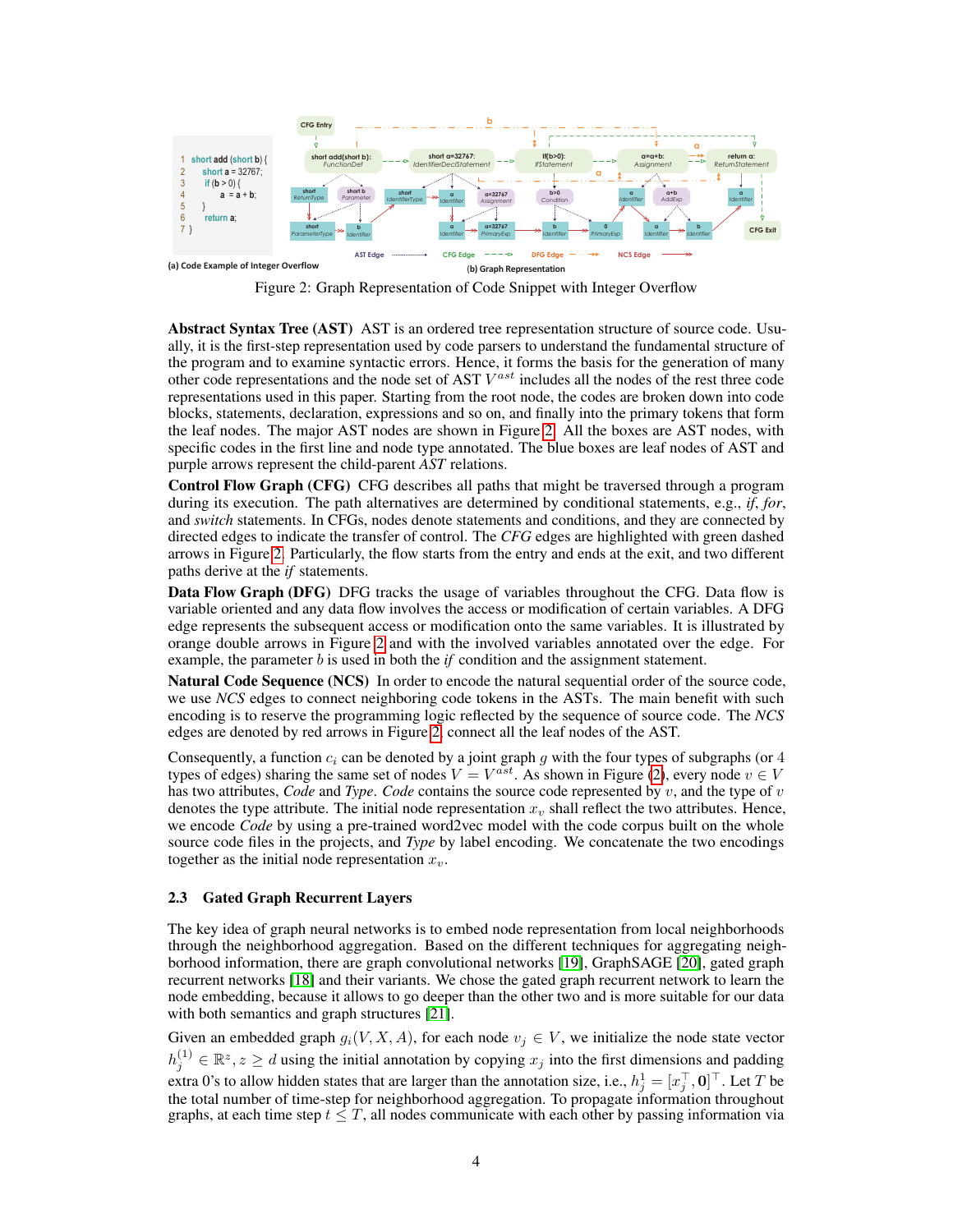edges dependent on the edge type and direction (described by the  $p^{th}$  adjacent matrix  $A_p$  of A, from the definition we can find that the number of adjacent matrix equals to edge types), i.e.,

$$
a_{j,p}^{(t-1)} = A_p^{\top} \left( W_p \left[ h_1^{(t-1)\top}, \dots, h_m^{(t-1)\top} \right] + b \right)
$$
 (3)

where  $W_p \in \mathbb{R}^{z \times z}$  is the weight to learn and b is the bias. In particular, a new state  $a_{j,p}$  of node  $v_j$  is calculated by aggregating information of all neighboring nodes defined on the adjacent matrix  $A_p$  on edge type p. The remaining steps are gated recurrent unit (GRU) that incorporate information from all types with node v and the previous time step to get the current node's hidden state  $h_{i,v}^{(t)}$ , i.e.,

$$
h_j^{(t)} = GRU(h_j^{(t-1)}, AGG(\{a_{j,p}^{(t-1)}\}_{p=1}^k))
$$
\n(4)

where  $AGG(\cdot)$  denotes an aggregation function that could be one of the functions  ${MEAN, MAX, SUM, CONCAT}$  to aggregate the information from different edge types to compute the next time-step node embedding  $h^{(t)}$ . We use the *SUM* function in the implementation. The above propagation procedure iterates over  $T$  time steps, and the state vectors at the last time step  $H_i^{(T)} = \{h_j^{(T)}\}_{j=1}^m$  is the final node representation matrix for the node set V.

#### 2.4 The Conv Layer

The generated node features from the gated graph recurrent layers can be used as input to any prediction layer, e.g., for node or link or graph-level prediction, and then the whole model can be trained in an end-to-end fashion. In our problem, we require to perform the task of graph-level classification to determine whether a function  $c_i$  is vulnerable or not. The standard approach to graph classification is gathering all these generated node embeddings globally, e.g., using a linear weighted summation to flatly adding up all the embeddings  $[18, 22]$  as shown in Eq  $(5)$ ,

$$
\tilde{y}_i = Sigmoid\bigg(\sum MLP([H_i^{(T)}, x_i])\bigg) \tag{5}
$$

where the *sigmoid* function is used for classification and MLP denotes a Multilayer Perceptron (MLP) that maps the concatenation of  $H_i^{(T)}$  and  $x_i$  to a  $\mathbb{R}^m$  vector. This kind of approach hinders effective classification over entire graphs [23, 24].

Thus, we design the *Conv* module to select sets of nodes and features that are relevant to the current graph-level task. Previous works in [24] proposed to use a SortPooling layer after the graph convolution layers to sort the node features in a consistent node order for graphs without fixed ordering, so that traditional neural networks can be added after it and trained to extract useful features characterizing the rich information encoded in graph. In our problem, each code representation graph has its own predefined order and connection of nodes encoded in the adjacent matrix, and the node features are learned through gated recurrent graph layers instead of graph convolution networks that requires to sort the node features from different channels. Therefore, we directly apply 1-D convolution and dense neural networks to learn features relevant to the graph-level task for more effective prediction<sup>1</sup>. We define  $\sigma(\cdot)$  as a 1-D convolutional layer with maxpooling, then

$$
\sigma(\cdot) = MAXPOOL\big(Relu\big(CONV(\cdot)\big)\big) \tag{6}
$$

Let *l* be the number of convolutional layers applied, then the *Conv* module, can be expressed as

$$
Z_i^{(1)} = \sigma([H_i^{(T)}, x_i]), \dots, Z_i^{(l)} = \sigma(Z_i^{(l-1)})
$$
\n(7)

$$
Y_i^{(1)} = \sigma(H_i^{(T)}), \dots, Y_i^{(l)} = \sigma(Y_i^{(l-1)})
$$
\n(8)

$$
\tilde{y}_i = Sigmoid\big(AVG(MLP(Z_i^{(l)}) \odot MLP(Y_i^{(l)}))\big) \tag{9}
$$

where we firstly apply traditional 1-D convolutional and dense layers respectively on the concatenation  $[H_i^{(T)}, x_i]$  and the final node features  $H_i^{(T)}$ , followed by a pairwise multiplication on the two outputs, then an average aggregation on the resulted vector, and at last make a prediction.

## 3 Evaluation

We evaluate the benefits of *Devign* against a number of state-of-the-art vulnerability discovery methods, with the goal of understanding the following questions:

<sup>&</sup>lt;sup>1</sup>We also tried LSTMs and BiLSTMs (with and without attention mechanisms) on the sorted nodes in AST order, however, the convolution networks work best overall.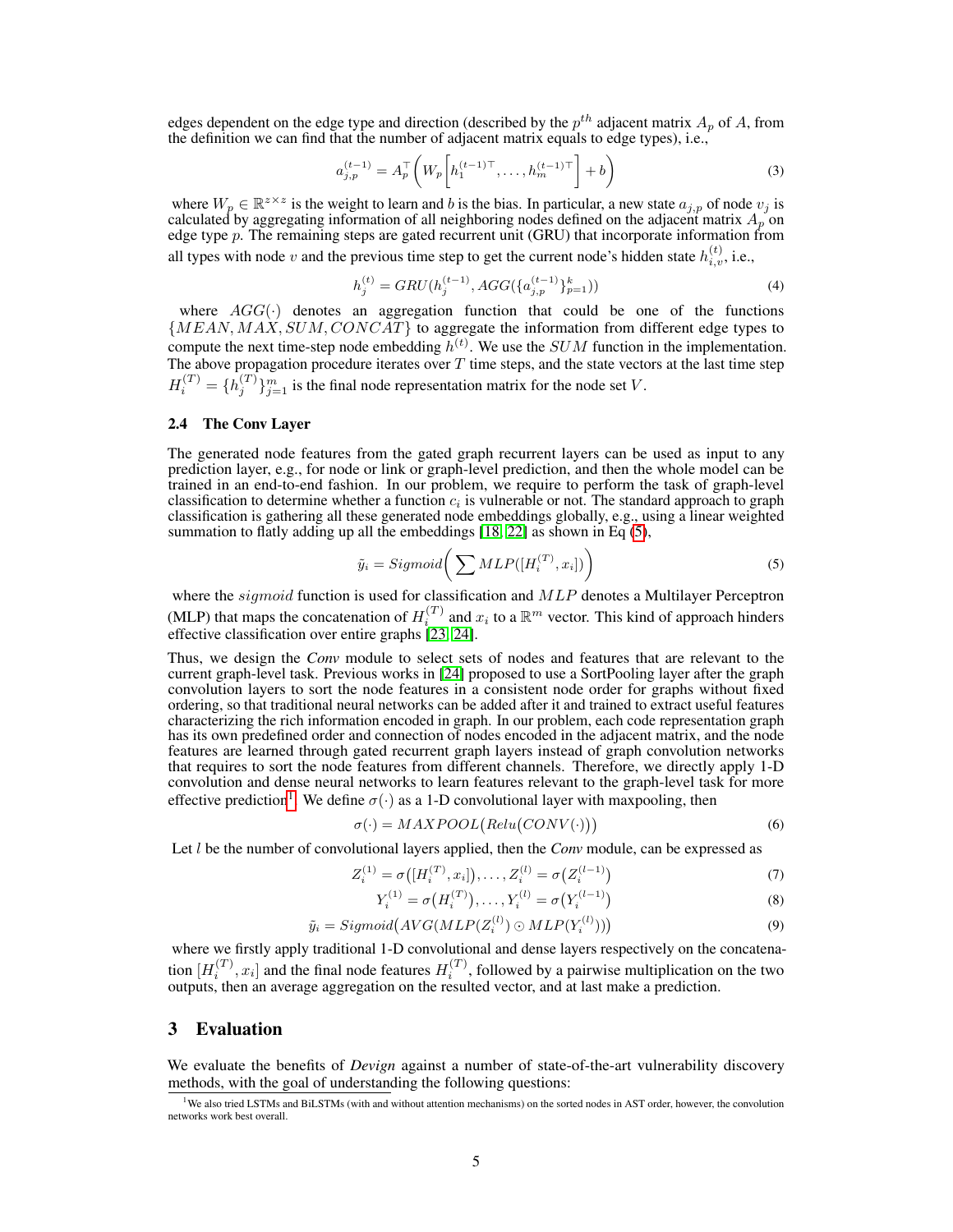| Project      | Sec. Rel. Commits VFCs Non-VFCs Graphs Vul Graphs Non-Vul Graphs |       |       |       |       |       |
|--------------|------------------------------------------------------------------|-------|-------|-------|-------|-------|
| Linux Kernel | 12811                                                            | 8647  | 4164  | 16583 | 11198 | 5385  |
| <b>OEMU</b>  | 11910                                                            | 4932  | 6978  | 15645 | 6648  | 8997  |
| Wireshark    | 10004                                                            | 3814  | 6190  | 20021 | 6386  | 13635 |
| FFmpeg       | 13962                                                            | 5962  | 8000  | 6716  | 3420  | 3296  |
| Total        | 48687                                                            | 23355 | 25332 | 58965 | 27652 | 31313 |

Table 1: Data Sets Overview

Q1 How does our *Devign* compare to the other learning based vulnerability identification methods?

Q2 How does our *Conv* module powered *Devign* compare to the *Ggrn* with the flat summation in Eq (5) for the graph-level classification task?

Q3 Can *Devign* learn from each type of the code representations (e.g., a single-edged graph with one type of information)? And how do the *Devign* models with the composite graphs (e.g., all types of code representations) compare to each of the single-edged graphs?

Q4 Can *Devign* have a better performance compared to some static analyzers in the real scenario where the dataset is imbalanced with an extremely low percentage of vulnerable functions?

Q5 How does *Devign* perform on the latest vulnerabilities reported publicly through CVEs?

#### 3.1 Data Preparation

It is never trivial to obtain high-quality data sets of vulnerable functions due to the demand of qualified expertise. We noticed that despite [15] released data sets of vulnerable functions, the labels are generated by statistic analyzers which are not accurate. Other potential datasets used in [25] are not available. In this work, supported by our industrial partners, we invested a team of security to collect and label the data from scratch. Besides raw function collection, we need to generate graph representations for each function and initial representations for each node in a graph. We describe the detailed procedures below.

Raw Data Gathering To test the capability of *Devign* in learning vulnerability patterns, we evaluate on manually-labeled functions collected from 4 large C-language open-source projects that are popular among developers and diversified in functionality, i.e., Linux Kernel, QEMU, Wireshark, and FFmpeg.

To facilitate and ensure the quality of data labelling, we started by collecting security-related commits which we would label as vulnerability-fix commits or non-vulnerability fix commits, and then extracted vulnerable or non-vulnerable functions directly from the labeled commits. The vulnerabilityfix commits (VFCs) are commits that fix potential vulnerabilities, from which we can extract vulnerable functions from the source code of versions previous to the revision made in the commits. The non-vulnerability-fix commits (non-VFCs) are commits that do not fix any vulnerability, similarly from which we can extract non-vulnerable functions from the source code before the modification. We adopted the approach proposed in [26] to collect the commits. It consists of the following two steps. 1) *Commits Filtering*. Since only a tiny part of commits are vulnerability related, we exclude the security-unrelated commits whose messages are not matched by a set of security-related keywords such as DoS and injection. The rest, more likely security-related, are left for manual labelling. 2) *Manual Labelling*. A team of four professional security researchers spent totally *600 man-hours* to perform a two round data labelling and cross-verification.

Given a VFC or non-CFC, based on the modified functions, we extract the source code of these functions before the commit is applied, and assign the labels accordingly.

Graph Generation We make use of the open-source code analysis platform for C/C++ based on code property graphs, Joern [17], to extract ASTs and CFGs for all functions in our data sets. Due to some inner compile errors and exceptions in Joern, we can only obtain ASTs and CFGs for part of functions. We filter out these functions without ASTs and CFGs or with oblivious errors in ASTs and CFGs. Since the original DFGs edges are labeled with the variables involved, which tremendously increases the number of the types of edges and meanwhile complicates embedded graphs, we substitute the DFGs with three other relations, *LastRead (DFG\_R)*, *LastWrite (DFG\_W)*, and *ComputedFrom (DFG\_C)* [27], to make it more adaptive for the graph embedding. *DFG\_R* represents the immediate last read of each occurrence of the variable. Each occurrence can be directly recognized from the leaf nodes of ASTs. *DFG\_W* represents the immediate last write of each occurrence of variables. Similarly, we make these annotations to the leaf node variables. *DFG\_C* determines the sources of a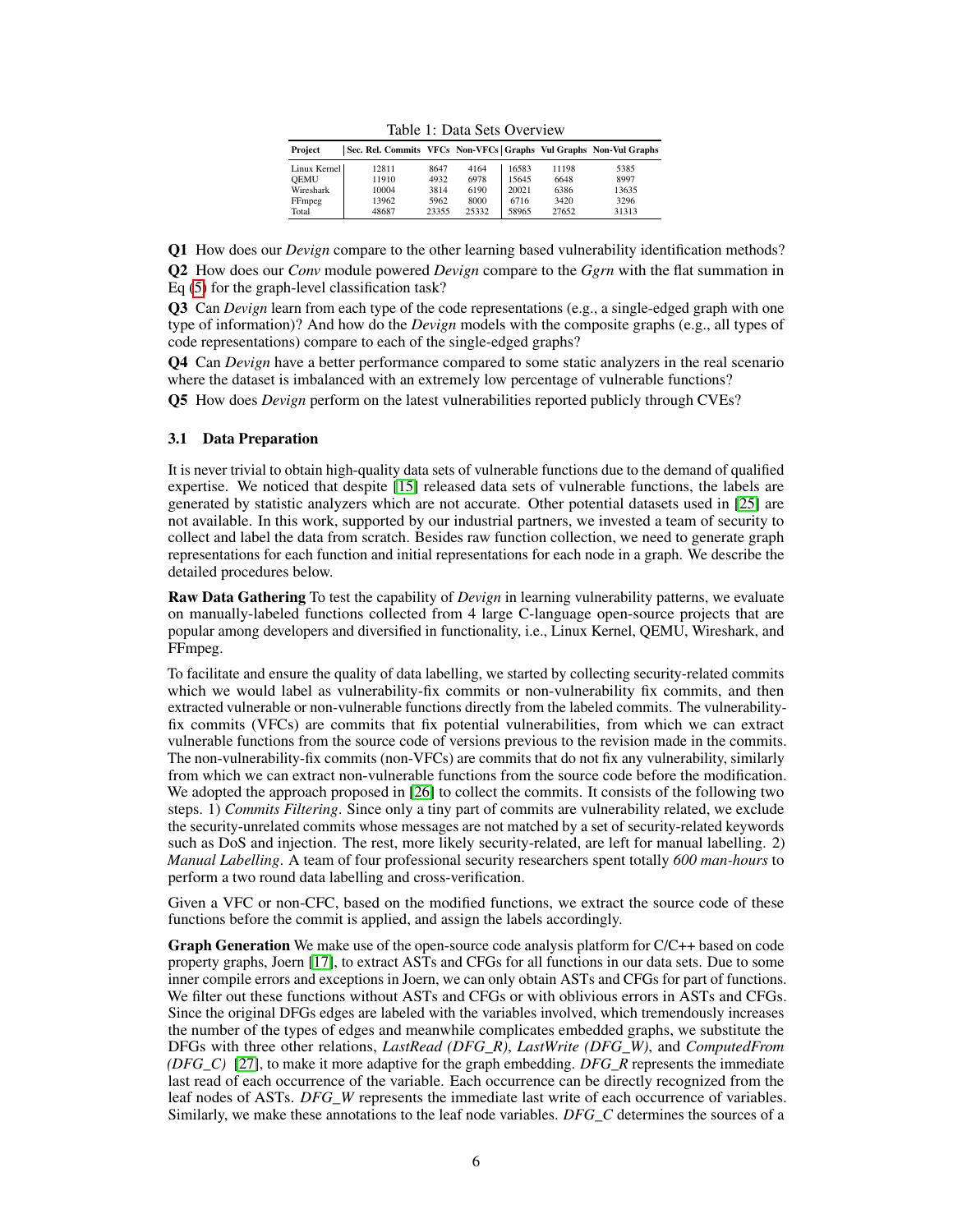| <b>Method</b>        | ACC   | Linux Kernel<br>F1 | <b>ACC</b> | <b>QEMU</b><br>F1 | <b>ACC</b> | Wireshark<br>F1 | ACC   | FFmpeg<br>F1 | ACC   | Combined<br>F1 | ACC   | Max Diff<br>F1 | Avg Diff<br>ACC | F1    |
|----------------------|-------|--------------------|------------|-------------------|------------|-----------------|-------|--------------|-------|----------------|-------|----------------|-----------------|-------|
|                      |       |                    |            |                   |            |                 |       |              |       |                |       |                |                 |       |
| $Metrics + Xgboost$  | 67.17 | 79.14              | 59.49      | 61.27             | 70.39      | 61.31           | 67.17 | 63.76        | 61.36 | 63.76          | 14.84 | 11.80          | 10.30           | 8.71  |
| 3-layer BiLSTM       | 67.25 | 80.41              | 57.85      | 57.75             | 69.08      | 55.61           | 53.27 | 69.51        | 59.40 | 65.62          | 16.48 | 15.32          | 14.04           | 8.78  |
| 3-layer BiLSTM + Att | 75.63 | 82.66              | 65.79      | 59.92             | 74.50      | 58.52           | 61.71 | 66.01        | 69.57 | 68.65          | 8.54  | 13.15          | 5.97            | 7.41  |
| <b>CNN</b>           | 70.72 | 79.55              | 60.47      | 59.29             | 70.48      | 58.15           | 53.42 | 66.58        | 63.36 | 60.13          | 16.16 | 13.78          | 11.72           | 9.82  |
|                      |       |                    |            |                   |            |                 |       |              |       |                |       |                |                 |       |
| $Ggrn$ (AST)         | 72.65 | 81.28              | 70.08      | 66.84             | 79.62      | 64.56           | 63.54 | 70.43        | 67.74 | 64.67          | 6.93  | 8.59           | 4.69            | 5.01  |
| $Ggrn$ (CFG)         | 78.79 | 82.35              | 71.42      | 67.74             | 79.36      | 65.40           | 65.00 | 71.79        | 70.62 | 70.86          | 4.58  | 5.33           | 2.38            | 2.93  |
| $Garn$ (NCS)         | 78.68 | 81.84              | 72.99      | 69.98             | 78.13      | 59.80           | 65.63 | 69.09        | 70.43 | 69.86          | 3.95  | 8.16           | 2.24            | 4.45  |
| $Ggrn$ (DFG C)       | 70.53 | 81.03              | 69.30      | 56.06             | 73.17      | 50.83           | 63.75 | 69.44        | 65.52 | 64.57          | 9.05  | 17.13          | 6.96            | 10.18 |
| $Ggrn$ (DFG R)       | 72.43 | 80.39              | 68.63      | 56.35             | 74.15      | 52.25           | 63.75 | 71.49        | 66.74 | 62.91          | 7.17  | 16.72          | 6.27            | 9.88  |
|                      |       |                    | 71.65      | 65.88             | 72.72      | 51.04           |       | 70.52        | 63.05 | 63.26          | 9.21  | 16.92          |                 | 8.17  |
| $Ggrn$ (DFG W)       | 71.09 | 81.27              |            |                   |            |                 | 64.37 |              |       |                |       |                | 6.84            |       |
| Ggrn (Composite)     | 74.55 | 79.93              | 72.77      | 66.25             | 78.79      | 67.32           | 64.46 | 70.33        | 70.35 | 69.37          | 5.12  | 6.82           | 3.23            | 3.92  |
| Devign (AST)         | 80.24 | 84.57              | 71.31      | 65.19             | 79.04      | 64.37           | 65.63 | 71.83        | 69.21 | 69.99          | 3.95  | 7.88           | 2.33            | 3.37  |
| Devign (CFG)         | 80.03 | 82.91              | 74.22      | 70.73             | 79.62      | 66.05           | 66.89 | 70.22        | 71.32 | 71.27          | 2.69  | 3.33           | 1.00            | 2.33  |
|                      | 79.58 | 81.41              | 72.32      | 68.98             | 79.75      | 65.88           | 67.29 | 68.89        | 70.82 | 68.45          | 2.29  | 4.81           | 1.46            | 3.84  |
| Devign (NCS)         |       |                    |            |                   |            |                 |       |              |       |                |       |                |                 |       |
| Devign (DFG C)       | 78.81 | 83.87              | 72.30      | 70.62             | 79.95      | 66.47           | 65.83 | 70.12        | 69.88 | 70.21          | 3.75  | 3.43           | 2.06            | 2.30  |
| Devign (DFG R)       | 78.25 | 80.33              | 73.77      | 70.60             | 80.66      | 66.17           | 66.46 | 72.12        | 71.49 | 70.92          | 3.12  | 4.64           | 1.29            | 2.53  |
| Devign (DFG W)       | 78.70 | 84.21              | 72.54      | 71.08             | 80.59      | 66.68           | 67.50 | 70.86        | 71.41 | 71.14          | 2.08  | 2.69           | 1.27            | 1.77  |
| Devign (Composite)   | 79.58 | 84.97              | 74.33      | 73.07             | 81.32      | 67.96           | 69.58 | 73.55        | 72.26 | 73.26          |       |                |                 |       |

Table 2: Classification accuracies and F1 scores in percentages: The two far-right columns give the maximum and average relative difference in accuracy/F1 compared to *Devign* model with the composite code representations, i.e., *Devign* (Composite).

Table 3: Classification accuracies and F1 scores in percentages under the real imbalanced setting

|                                                                         |                |                                  | Method Cppcheck   Flawfinder   CXXX   3-layer BiLSTM   3-layer BiLSTM + Att   CNN   Devign (Composite)<br>ACC F1   ACC F1   ACC F1   ACC F1   ACC F1   ACC F1   ACC F1   ACC F1   ACC F1   ACC F1   ACC F1   ACC F1   ACC F1   AC |       |       |                            |       |
|-------------------------------------------------------------------------|----------------|----------------------------------|-----------------------------------------------------------------------------------------------------------------------------------------------------------------------------------------------------------------------------------|-------|-------|----------------------------|-------|
| 175.11<br>Linux                                                         | $\overline{0}$ |                                  | 78.46 12.57   19.44 5.07    18.25 13.12   8.79                                                                                                                                                                                    | 16.16 |       | 29.03 15.38 69.41          | 24.64 |
| OEMU<br>89.21                                                           | $\overline{0}$ |                                  | 86.24 7.61   33.64 9.29   29.07 15.54   78.43                                                                                                                                                                                     | 10.50 |       | $ 75.88 \t18.80 \t  89.27$ | 41.12 |
| Wireshark   89.19 10.17   89.92 9.46   33.26 3.95   91.39 10.75   84.90 |                |                                  |                                                                                                                                                                                                                                   | 28.35 | 86.09 | 8.69 89.37                 | 42.05 |
| $FFmpeg$ 87.72                                                          | $\overline{0}$ | 80.34 12.86   36.04 2.45   11.17 | 18.71   8.98                                                                                                                                                                                                                      | 16.48 |       | 70.07 31.25 69.06          | 34.92 |
| Combined   85.41 2.27   85.65 10.41   29.57 4.01   9.65 16.59   15.58   |                |                                  |                                                                                                                                                                                                                                   | 16.24 |       | $172.47$ 17.94   75.56     | 27.25 |

variable. In an assignment statement, the left-hand-side (lhs) variable is assigned with a new value by the right-hand-side (rhs) expression. DFG\_C captures such relations between the lhs variable and each of the rhs variable. Further, we remove functions with node size greater than 500 for computational efficiency, which accounts for 15%. We summarize the statistics of the data sets in Table 1.

#### 3.2 Baseline Methods

In the performance comparison, we compare *Devign* with the state-of-the-art machine-learning-based vulnerability prediction methods, as well as the gated graph recurrent network (*Ggrn*) that used the linearly weighted summation for classification.

Metrics + Xgboost [25]: We collect totally 4 complexity metrics and 11 vulnerability metrics for each function using Joern, and utilize Xgboost for classification. Here we did not use the proposed binning and ranking method because it was not learning based, but a heuristic designed to rank the likelihood of being vulnerable for the full functions in a project. We search the best parameters via Bayes Optimization [28].

**3-layer BiLSTM** [13]: It treats the source code as natural languages and input the tokenized code into bidirectional LSTMs with initial embeddings trained via Word2vec. Here we implemented a 3-layer bidirectional for the best performance.

3-layer BiLSTM + Att: It is an improved version of [13] with the attention mechanism [29].

CNN [14]: Similar to [13], it takes source code as natural languages and utilizes the bag of words to get the initial embeddings of code tokens, and then feeds them to CNNs to learn.

#### 3.3 Performance Evaluation

*Devign* Configuration In the embedding layer, the dimension of word2vec for the initial node representation is 100. In the gated graph recurrent layer, we set the the dimension of hidden states as 200, and number of time steps as 6. For the *Conv* parameters of *Devign*, we apply (1, 3) filter with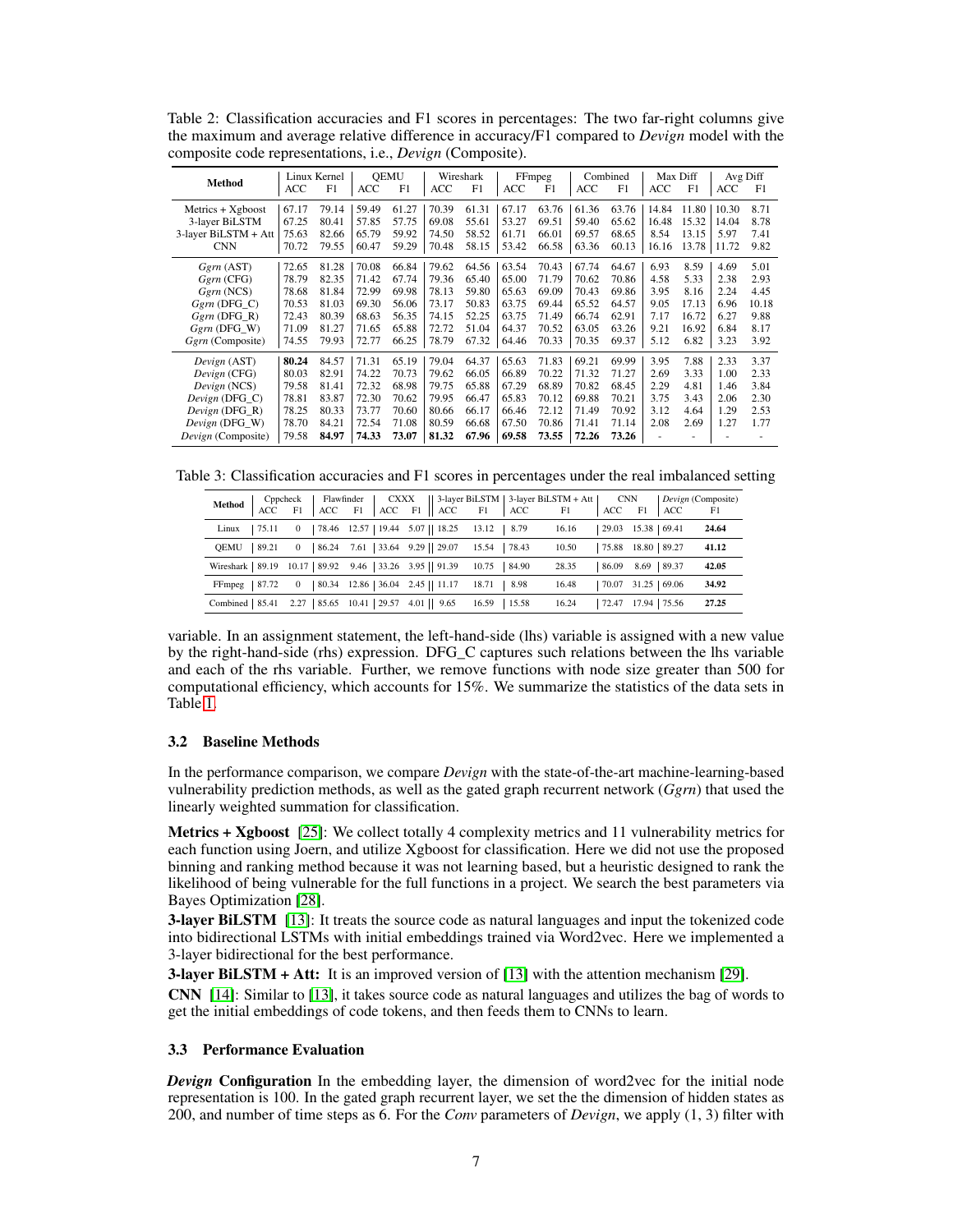ReLU activation function for the first convolution layer which is followed by a max pooling layer with  $(1, 3)$  filter and  $(1, 2)$  stride, and  $(1, 1)$  filter for the second convolution layer with a max pooling layer with (2, 2) filter and (1, 2) stride. We use the Adam optimizer with learning rate 0.0001 and batch size 128, and L2 regularization to avoid overfitting. We randomly shuffle each dataset and split 75% for the training and the rest 25% for validation. We train our model on Nvidia Graphics Tesla M40 and P40, with 100-epoch patience for early stopping.

Results Analysis We use *accuracy* and *F1 score* to measure performance. Table 2 summarizes all the experiment results. First, we analyze the results regarding Q1, the performance of *Devign* with other learning based methods. From the results on baseline methods, *Ggrn* and *Devign* with composite code representations, we can see that both *Ggrn* and *Devign* significantly outperform the baseline methods in all the data sets. Especially, compared to all the baseline methods, the relative accuracy gain by *Devign* is averagely 10.51%, at least 8.54% on the QEMU dataset. *Devign* (Composite) outperforms the 4 baseline methods in terms of F1 score as well, i.e., the relative gain of F1 score is 8.68% on the average and the minimum relative gains on each dataset (Linux Kernel, QEMU, Wirshark, FFmpeg and Combined) are 2.31%, 11.80%, 6.65%, 4.04% and 4.61% respectively. As Linux follows best practices of coding style, the F1 score 84.97 by *Devign* is the highest among all datasets. *Hence,* Devign *with comprehensive semantics encoded in graphs performs significantly better than the state-of-the-art vulnerability identification methods.*

Next, we investigate the answer to Q2 about the performance gain of *Devign* against *Ggrn*. We first look at the score with the composite code representation. It demonstrates that, in all the data sets, *Devign* reaches higher accuracy (an average of 3.23%) than *Ggrn*, where the highest accuracy gain is 5.12% on the FFmpeg data set. Also *Devign* gets better F1, an average of 3.92% higher than *Ggrn*, where the highest F1 gain is 6.82 % on the QEMU data set. Meanwhile, we look at the score with each single code representation, from which, we get similar conclusion that generally *Devign* significantly outperforms *Ggrn*, where the maximum accuracy gain is 9.21% for the DFG\_W edge and the maximum F1 gain is 17.13% for the DFG\_C. *Overall the average accuracy and F1 gain by* Devign *compared with* Ggrn *are 4.66%, 6.37% among all cases, which indicates the Conv module extracts more related nodes and features for graph-level prediction.*

Then we check the results for Q3 to answer whether *Devign* can learn different types of code representation and the performance on composite graphs. Surprisingly we find that the results learned from single-edged graphs are quite encouraging in both of *Ggrn* and *Devign*. For *Ggrn*, we find that the accuracy in some specific types of edges is even slightly higher than that in the composite graph, e.g., both CFG and NCS graphs have better results on the FFmpeg and combined data set. For *Devign*, in terms of accuracy, except the Linux data set, the composite graph representation is overall superior to any single-edged graph with the gain ranging from 0.11% to 3.75%. In terms of F1 score, the improvement brought by composite graph compared with the single-edged graphs is averagely 2.69%, ranging from 0.4% to 7.88% in the *Devign* in all tests. *In summary, composite graphs help* Devign *to learn better prediction models than single-edged graphs.*

To answer Q4 about the comparison with static analyzers on the real imbalanced dataset, we randomly sampled the test data to create imbalanced datasets with 10% vulnerable functions according to a large industrial analysis [26]. We compare with the well-known open-source static analyzers Cppcheck, Flawfinder, and a commercial tool CXXX which we hide the name for legal concern. The results are shown in Table 3, where our approach outperforms significantly with a 27.99% higher average F1 score compared with the performance of all the analyzers and on all the datasets (individual and combined). Meanwhile, static analyzers tend to miss most vulnerable functions and have high false positives, e.g., Cppcheck found 0 vulnerability in 3 out of the 4 single project datasets.

Finally to answer Q5 on the latest exposed vulnerabilities, we scrape the latest 10 CVEs of each project respectively to check whether *Devign* can be potentially applied to identify zero-day vulnerabilities. Based on commit fix of the 40 CVEs, we totally get 112 vulnerable functions. *We input these functions into the trained* Devign *model and achieve an average accuracy of 74.11%, which manifests* Devign*'s potentiality of discovering new vulnerabilities in practical applications.*

# 4 Related Work

The success of deep learning has inspired the researchers to apply it for more automated solutions to vulnerability discovery on source code [15, 13, 14]. The recent works [13, 15, 14] treat source code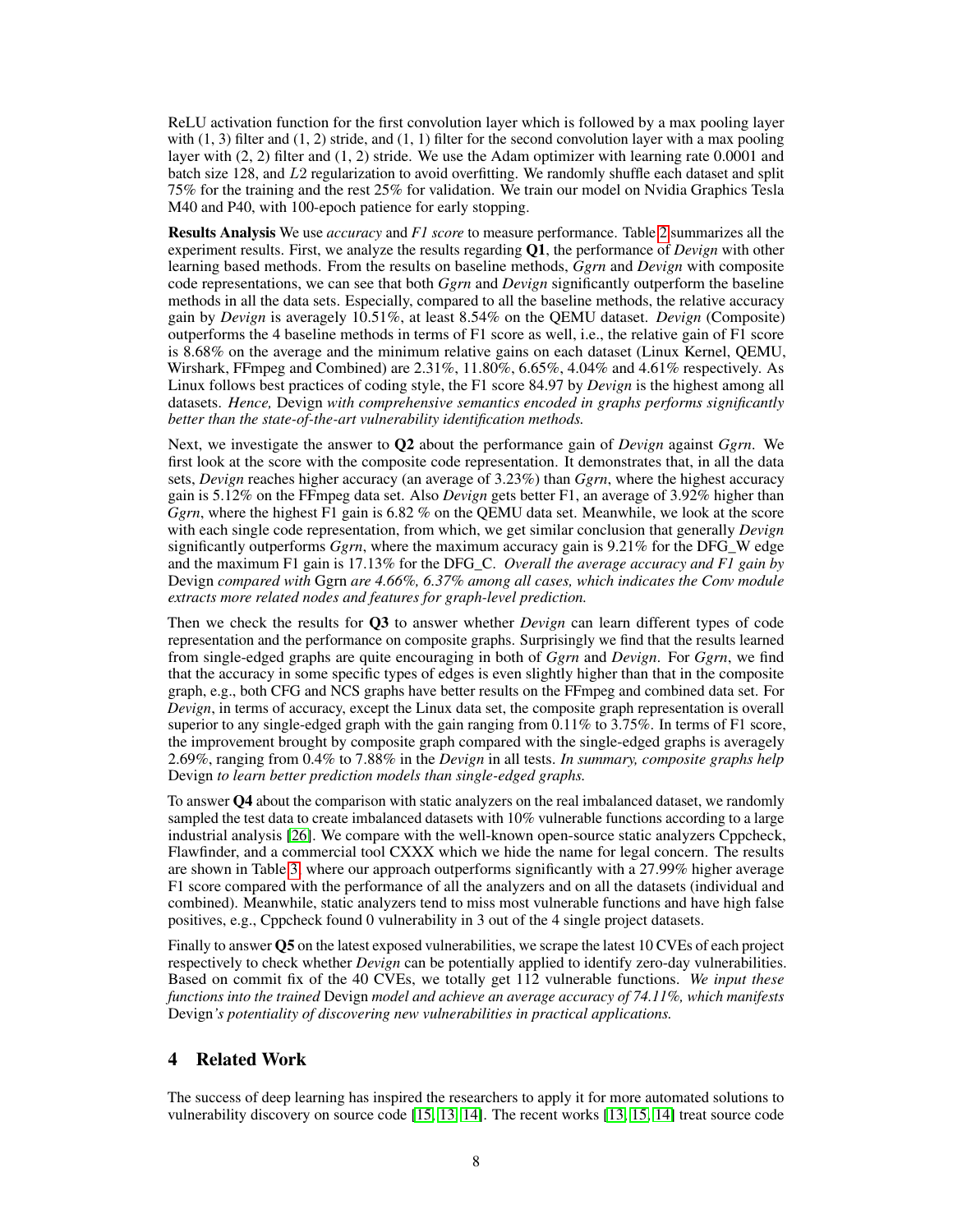as flat natural language sequences, and explore the potential of natural language process techniques in vulnerability detection. For instance, [15, 13] built models upon LSTM/BiLSTM neural networks, while [14] proposed to use the CNNs instead.

To overcome the limitations of the aforementioned models on expressing logic and structures in code, a number of works have attempted to probe more structural neural networks such as tree structures [30] or graph structures [18, 31, 27] for various tasks. For instance, [18] proposed to generate logical formulas for program verification through gated graph recurrent networks, and [27] aimed at prediction of variable names and variable miss-usage. [31] proposed Gemini for binary code similarity detection, where functions in binary code are represented by attributed control flow graphs and input Structure2vec [22] for learning graph embedding. Different from all these works, our work targeted at vulnerability identification, and incorporated comprehensive code representations to express as many types of vulnerabilities as possible. Beside, our work adopt gated graph recurrent layers in [18] to consider semantics of nodes (e.g., node annotations) as well as the structural features, both of which are important in vulnerability identification. Structure2vec focuses primarily on learning structural features. Compared with [27] that applies gated graph recurrent network for variable prediction, we explicitly incorporate control flow graph into the composite graph and propose the *Conv* module for efficient graph-level classification.

# 5 Conclusion and Future Work

We introduce a novel vulnerability identification model *Devign* that is able to encode a source-code function into a joint graph structure from multiple syntax and semantic representations and then leverage the composite graph representation to effectively learn to discover vulnerable code. It achieved a new state of the art on machine-learning-based vulnerable function discovery on real open-source projects. Interesting future works include efficient learning from big functions via integrating program slicing, applying the learnt model to detect vulnerabilities cross projects, and generating human-readable or explainable vulnerability assessment.

# Acknowledgements

This work was supported by Alibaba-NTU JRI project (M4062640.J4A), Security: A Compositional Approach Of Building Security Verified System (M4192001.023.710079) and National Research Foundation, Prime Ministers Office, Singapore Under its National Cybersecurity R&D Program (Award No. NRF2018NCR-NCR005-001).

## References

- [1] Z. Xu, B. Chen, M. Chandramohan, Y. Liu, and F. Song, "Spain: security patch analysis for binaries towards understanding the pain and pills," in *Proceedings of the 39th International Conference on Software Engineering*. IEEE Press, 2017, pp. 462–472.
- [2] M. Chandramohan, Y. Xue, Z. Xu, Y. Liu, C. Y. Cho, and H. B. K. Tan, "Bingo: Crossarchitecture cross-os binary search," in *Proceedings of the 2016 24th ACM SIGSOFT International Symposium on Foundations of Software Engineering*. ACM, 2016, pp. 678–689.
- [3] Y. Li, Y. Xue, H. Chen, X. Wu, C. Zhang, X. Xie, H. Wang, and Y. Liu, "Cerebro: contextaware adaptive fuzzing for effective vulnerability detection," in *Proceedings of the 2019 27th ACM Joint Meeting on European Software Engineering Conference and Symposium on the Foundations of Software Engineering*. ACM, 2019, pp. 533–544.
- [4] H. Chen, Y. Xue, Y. Li, B. Chen, X. Xie, X. Wu, and Y. Liu, "Hawkeye: Towards a desired directed grey-box fuzzer," in *Proceedings of the 2018 ACM SIGSAC Conference on Computer and Communications Security*. ACM, 2018, pp. 2095–2108.
- [5] Y. Li, B. Chen, M. Chandramohan, S.-W. Lin, Y. Liu, and A. Tiu, "Steelix: program-state based binary fuzzing," in *Proceedings of the 2017 11th Joint Meeting on Foundations of Software Engineering*. ACM, 2017, pp. 627–637.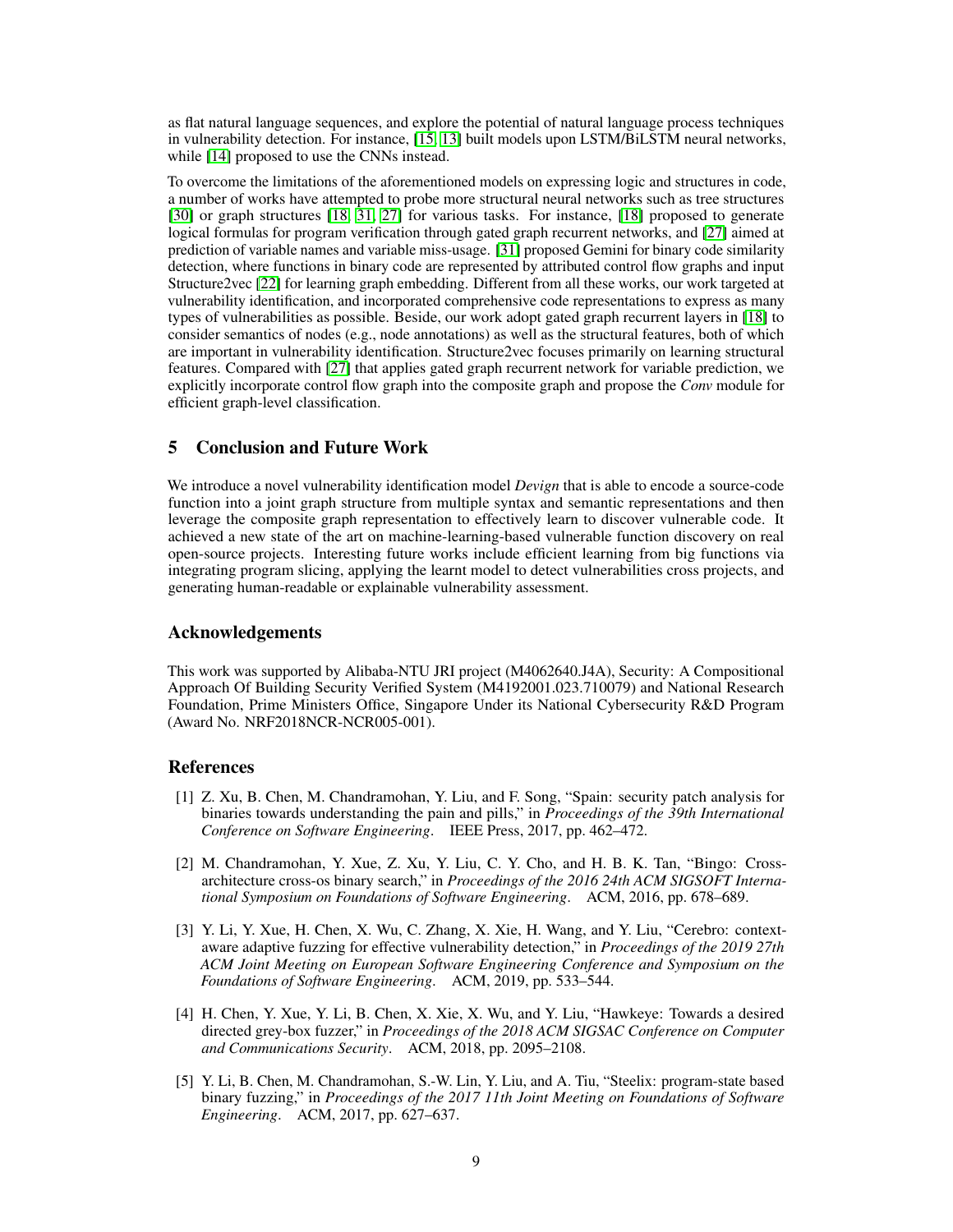- [6] J. Wang, B. Chen, L. Wei, and Y. Liu, "Superion: grammar-aware greybox fuzzing," in *Proceedings of the 41st International Conference on Software Engineering*. IEEE Press, 2019, pp. 724–735.
- [7] ——, "Skyfire: Data-driven seed generation for fuzzing," in *2017 IEEE Symposium on Security and Privacy (SP)*. IEEE, 2017, pp. 579–594.
- [8] Y. Xue, Z. Xu, M. Chandramohan, and Y. Liu, "Accurate and scalable cross-architecture cross-os binary code search with emulation," *IEEE Transactions on Software Engineering*, 2018.
- [9] S. Neuhaus, T. Zimmermann, C. Holler, and A. Zeller, "Predicting vulnerable software components," in *Proceedings of the 14th ACM Conference on Computer and Communications Security*, ser. CCS '07. New York, NY, USA: ACM, 2007, pp. 529–540. [Online]. Available: <http://doi.acm.org/10.1145/1315245.1315311>
- [10] V. H. Nguyen and L. M. S. Tran, "Predicting vulnerable software components with dependency graphs," in *Proceedings of the 6th International Workshop on Security Measurements and Metrics*, ser. MetriSec '10. New York, NY, USA: ACM, 2010, pp. 3:1–3:8. [Online]. Available: <http://doi.acm.org/10.1145/1853919.1853923>
- [11] Y. Shin, A. Meneely, L. Williams, and J. A. Osborne, "Evaluating complexity, code churn, and developer activity metrics as indicators of software vulnerabilities," *IEEE Trans. Softw. Eng.*, vol. 37, no. 6, pp. 772–787, Nov. 2011. [Online]. Available: <http://dx.doi.org/10.1109/TSE.2010.81>
- [12] "CWE List Version 3.1," ["https://cwe.mitre.org/data/index.html",]("https://cwe.mitre.org/data/index.html") 2018.
- [13] Z. Li, D. Zou, S. Xu, X. Ou, H. Jin, S. Wang, Z. Deng, and Y. Zhong, "Vuldeepecker: A deep learning-based system for vulnerability detection," in *25th Annual Network and Distributed System Security Symposium (NDSS 2018)*, 2018.
- [14] R. Russell, L. Kim, L. Hamilton, T. Lazovich, J. Harer, O. Ozdemir, P. Ellingwood, and M. McConley, "Automated vulnerability detection in source code using deep representation learning," in *2018 17th IEEE International Conference on Machine Learning and Applications (ICMLA)*. IEEE, 2018, pp. 757–762.
- [15] H. K. Dam, T. Tran, T. Pham, S. W. Ng, J. Grundy, and A. Ghose, "Automatic feature learning for vulnerability prediction," *arXiv preprint arXiv:1708.02368*, 2017.
- [16] Juliet test suite. [Online]. Available:<https://samate.nist.gov/SRD/around.php>
- [17] F. Yamaguchi, N. Golde, D. Arp, and K. Rieck, "Modeling and discovering vulnerabilities with code property graphs," in *Proceedings of the 2014 IEEE Symposium on Security and Privacy*, ser. SP '14. Washington, DC, USA: IEEE Computer Society, 2014, pp. 590–604. [Online]. Available:<http://dx.doi.org/10.1109/SP.2014.44>
- [18] Y. Li, D. Tarlow, M. Brockschmidt, and R. Zemel, "Gated graph sequence neural networks," *arXiv preprint arXiv:1511.05493*, 2015.
- [19] M. Schlichtkrull, T. N. Kipf, P. Bloem, R. Van Den Berg, I. Titov, and M. Welling, "Modeling relational data with graph convolutional networks," in *European Semantic Web Conference*. Springer, 2018, pp. 593–607.
- [20] P. Veličković, G. Cucurull, A. Casanova, A. Romero, P. Lio, and Y. Bengio, "Graph attention networks," *arXiv preprint arXiv:1710.10903*, 2017.
- [21] "Representation Learning on Networks," ["http://snap.stanford.edu/proj/embeddings-www/",]("http://snap.stanford.edu/proj/embeddings-www/") 2018.
- [22] H. Dai, B. Dai, and L. Song, "Discriminative embeddings of latent variable models for structured data," in *International conference on machine learning*, 2016, pp. 2702–2711.
- [23] Z. Ying, J. You, C. Morris, X. Ren, W. Hamilton, and J. Leskovec, "Hierarchical graph representation learning with differentiable pooling," in *Advances in Neural Information Processing Systems*, 2018, pp. 4805–4815.